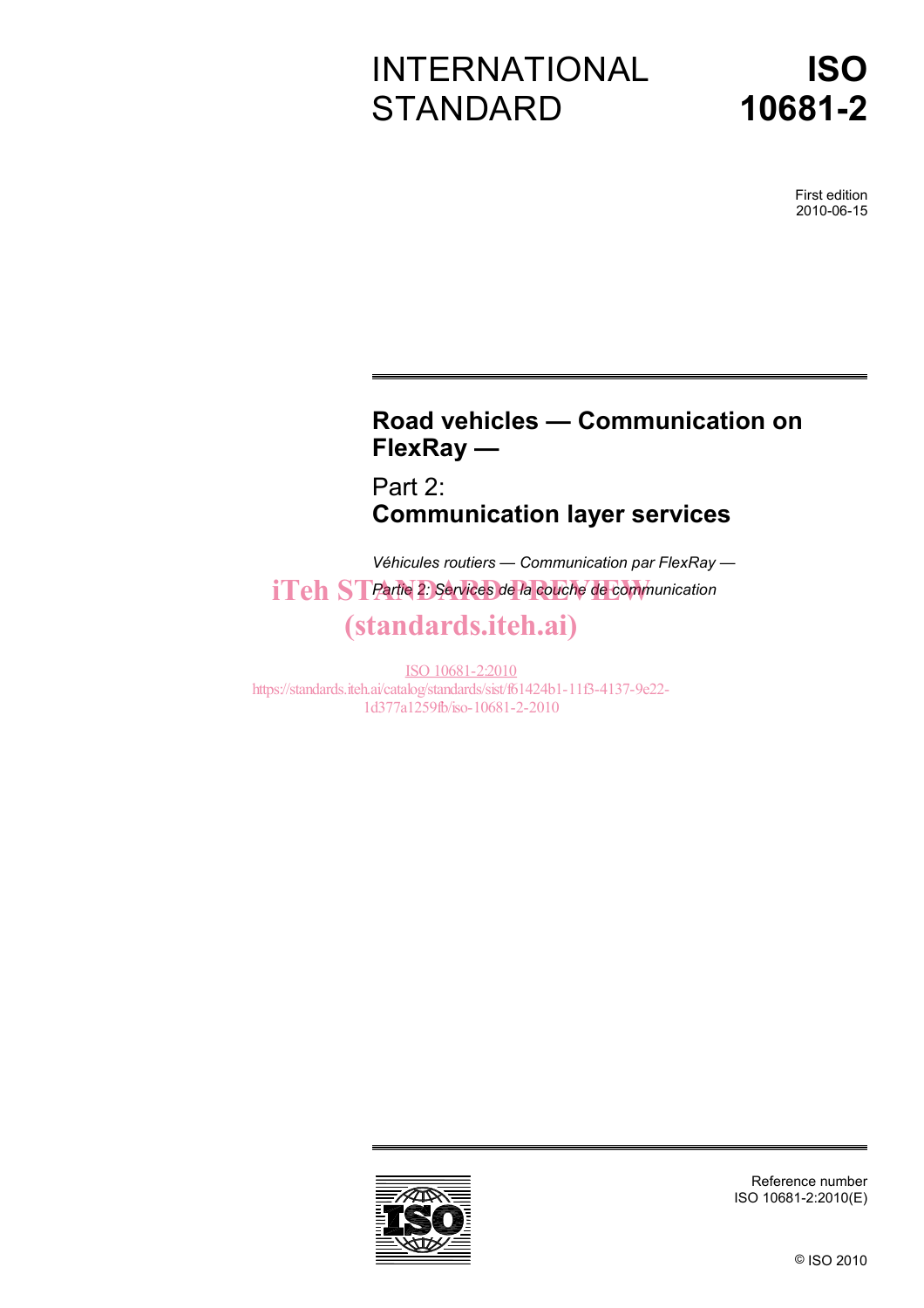#### **PDF disclaimer**

This PDF file may contain embedded typefaces. In accordance with Adobe's licensing policy, this file may be printed or viewed but shall not be edited unless the typefaces which are embedded are licensed to and installed on the computer performing the editing. In downloading this file, parties accept therein the responsibility of not infringing Adobe's licensing policy. The ISO Central Secretariat accepts no liability in this area.

Adobe is a trademark of Adobe Systems Incorporated.

Details of the software products used to create this PDF file can be found in the General Info relative to the file; the PDF-creation parameters were optimized for printing. Every care has been taken to ensure that the file is suitable for use by ISO member bodies. In the unlikely event that a problem relating to it is found, please inform the Central Secretariat at the address given below.

# iTeh STANDARD PREVIEW (standards.iteh.ai)

ISO 10681-2:2010 https://standards.iteh.ai/catalog/standards/sist/f61424b1-11f3-4137-9e22- 1d377a1259fb/iso-10681-2-2010



#### **COPYRIGHT PROTECTED DOCUMENT**

#### © ISO 2010

All rights reserved. Unless otherwise specified, no part of this publication may be reproduced or utilized in any form or by any means, electronic or mechanical, including photocopying and microfilm, without permission in writing from either ISO at the address below or ISO's member body in the country of the requester.

ISO copyright office Case postale 56 • CH-1211 Geneva 20 Tel. + 41 22 749 01 11 Fax + 41 22 749 09 47 E-mail copyright@iso.org Web www.iso.org

Published in Switzerland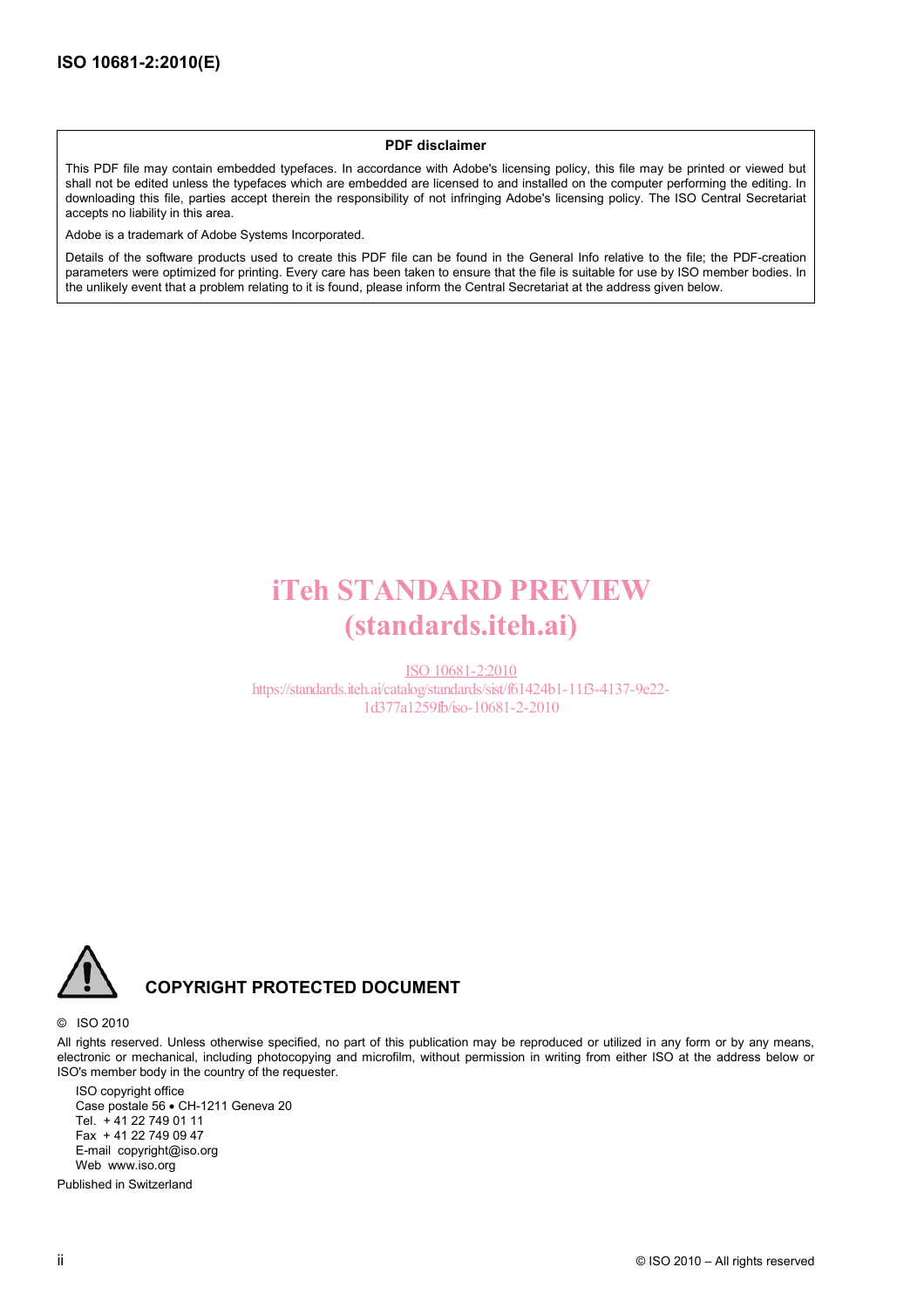## **Contents**

## Page

| $\blacktriangleleft$         |  |  |
|------------------------------|--|--|
| $\overline{2}$               |  |  |
| 3                            |  |  |
| $\boldsymbol{4}$             |  |  |
| 5                            |  |  |
| 6                            |  |  |
| $\overline{7}$               |  |  |
| 8                            |  |  |
|                              |  |  |
| <b>iTeh STANDARD PREVIEW</b> |  |  |

# (standards.iteh.ai)

ISO 10681-2:2010 https://standards.iteh.ai/catalog/standards/sist/f61424b1-11f3-4137-9e22-1d377a1259fb/iso-10681-2-2010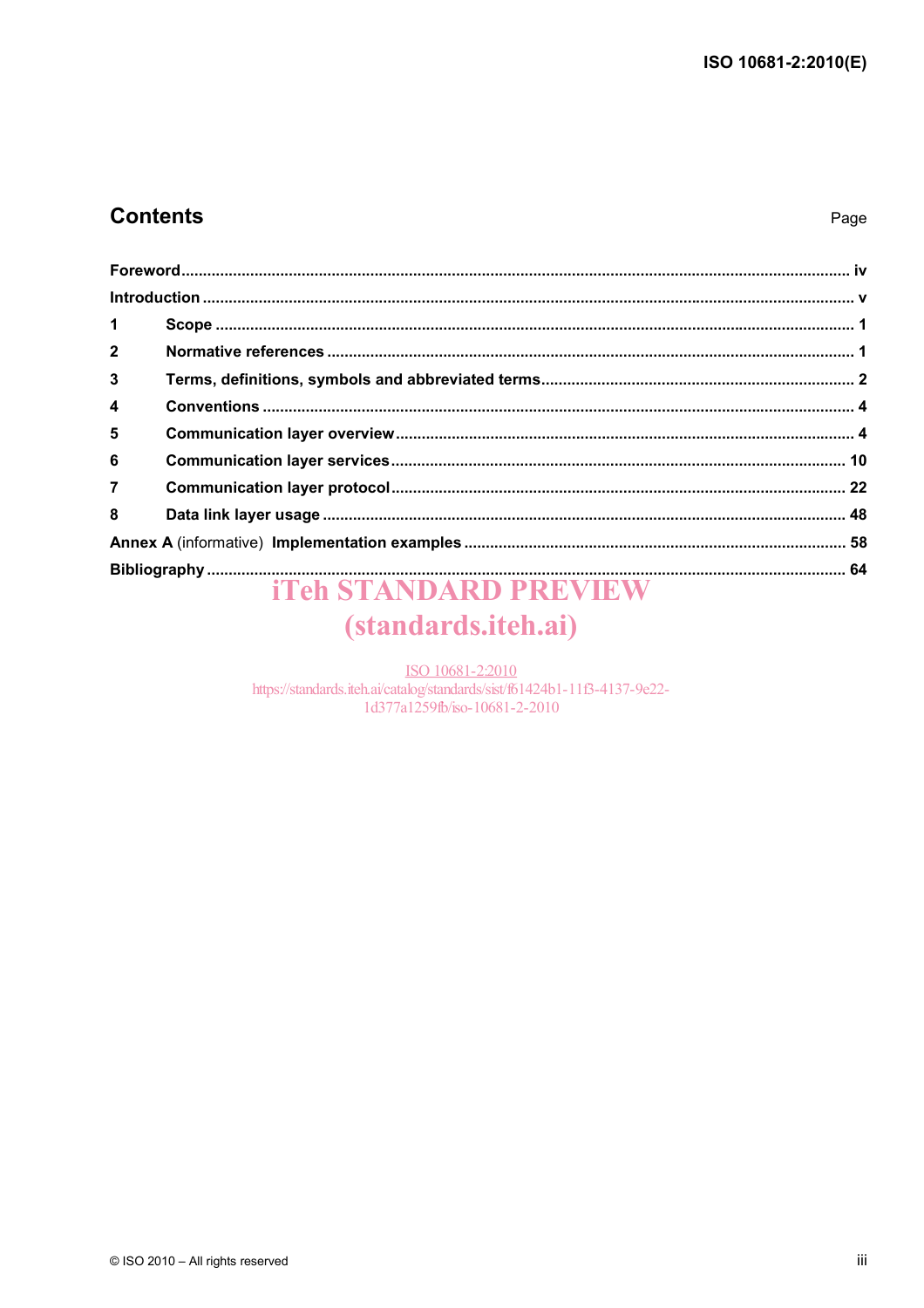## **Foreword**

ISO (the International Organization for Standardization) is a worldwide federation of national standards bodies (ISO member bodies). The work of preparing International Standards is normally carried out through ISO technical committees. Each member body interested in a subject for which a technical committee has been established has the right to be represented on that committee. International organizations, governmental and non-governmental, in liaison with ISO, also take part in the work. ISO collaborates closely with the International Electrotechnical Commission (IEC) on all matters of electrotechnical standardization.

International Standards are drafted in accordance with the rules given in the ISO/IEC Directives, Part 2.

The main task of technical committees is to prepare International Standards. Draft International Standards adopted by the technical committees are circulated to the member bodies for voting. Publication as an International Standard requires approval by at least 75 % of the member bodies casting a vote.

Attention is drawn to the possibility that some of the elements of this document may be the subject of patent rights. ISO shall not be held responsible for identifying any or all such patent rights.

ISO 10681-2 was prepared by Technical Committee ISO/TC 22, *Road vehicles*, Subcommittee SC 3, *Electrical and electronic equipment*.

ISO 10681 consists of the following parts, under the general title *Road vehicles* — Communication on *FlexRay*: (standards.iteh.ai)

Part 1: General information and use case definition ISO 10681-2:2010

⎯ *Part 2: Communication layer services* https://standards.iteh.ai/catalog/standards/sist/f61424b1-11f3-4137-9e22- 1d377a1259fb/iso-10681-2-2010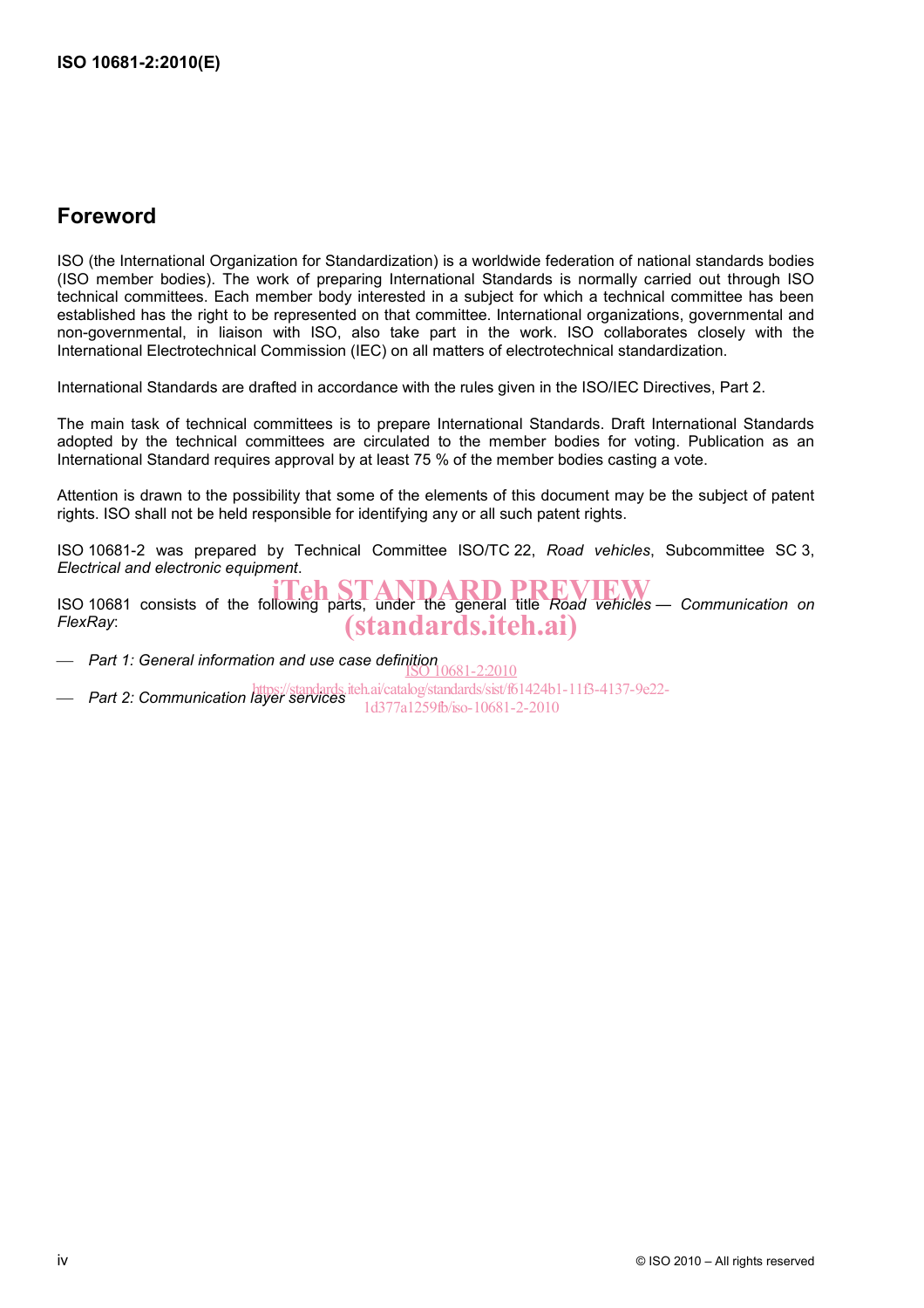## **Introduction**

This part of ISO 10681 is based on the Open Systems Interconnection (OSI) Basic Reference Model specified in ISO/IEC 7498-1 and ISO/IEC 10731, which structures communication systems into seven layers (see example in Table 1). When mapped on this model, this part of ISO 10681 incorporates the network layer (layer 3) and the transport layer (layer 4) services as communication layer services.

| <b>Applicability</b>         | <b>OSI layers</b>         | Vehicle manufacturer enhanced diagnostics                                |
|------------------------------|---------------------------|--------------------------------------------------------------------------|
|                              | Application layer         | ISO 14229-1                                                              |
|                              | <b>Presentation layer</b> | N/A                                                                      |
| Seven layers                 | Session layer             | ISO 14229-2                                                              |
| according to                 | Transport layer           | ISO 10681-2                                                              |
| <b>ISO/IEC 7498-1</b><br>and | Network layer             |                                                                          |
| <b>ISO/IEC 10731</b>         | Data link layer           | <b>FlexRay Communications Systems Protocol</b><br>Specification          |
|                              | Physical layer            | FlexRay Communications System Electrical<br>Physical Layer Specification |

**Table 1 — Example of enhanced diagnostic specifications according to the OSI layers** 

ISO 10681-2:2010 https://standards.iteh.ai/catalog/standards/sist/f61424b1-11f3-4137-9e22- 1d377a1259fb/iso-10681-2-2010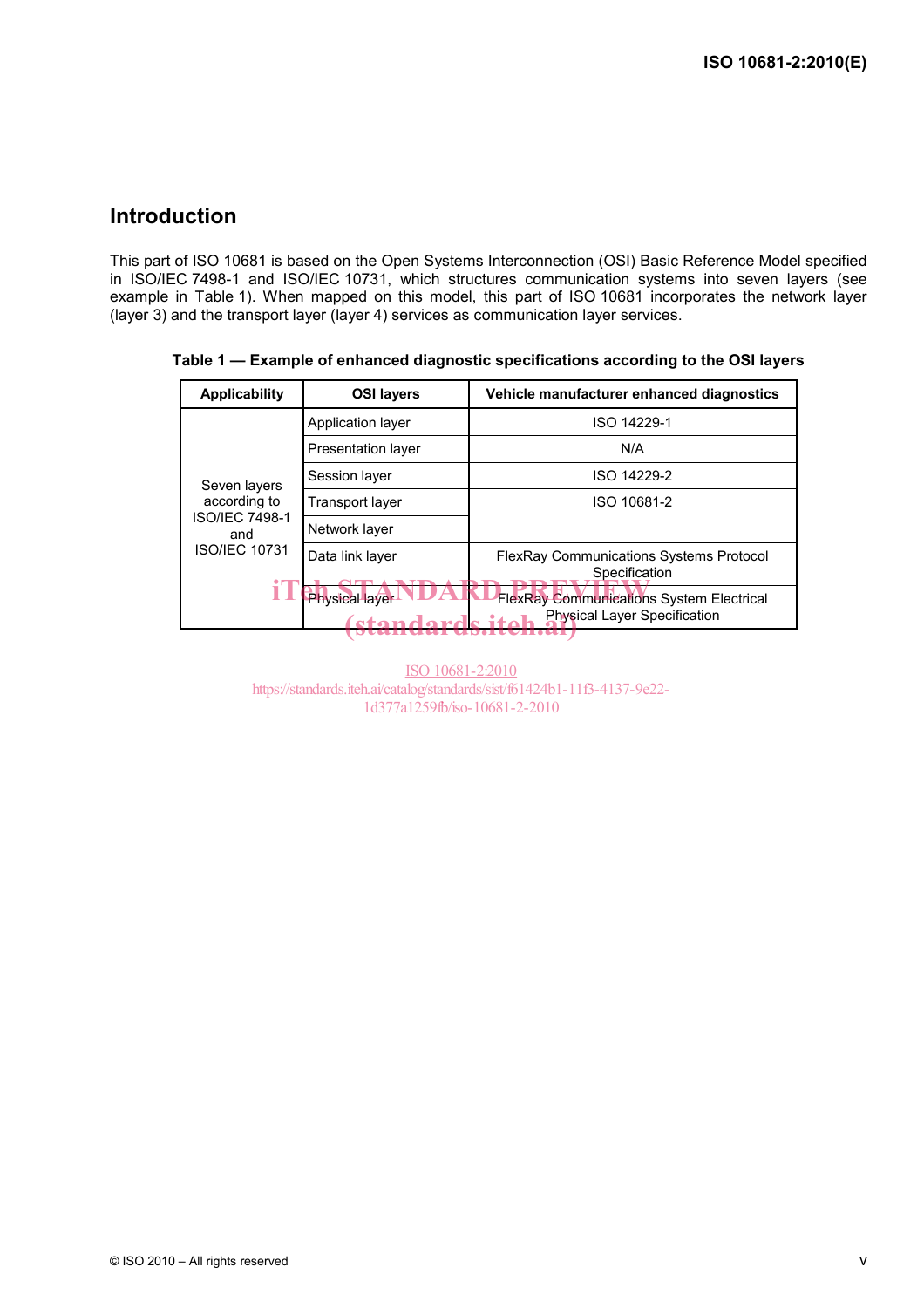# iTeh STANDARD PREVIEW (standards.iteh.ai)

ISO 10681-2:2010 https://standards.iteh.ai/catalog/standards/sist/f61424b1-11f3-4137-9e22- 1d377a1259fb/iso-10681-2-2010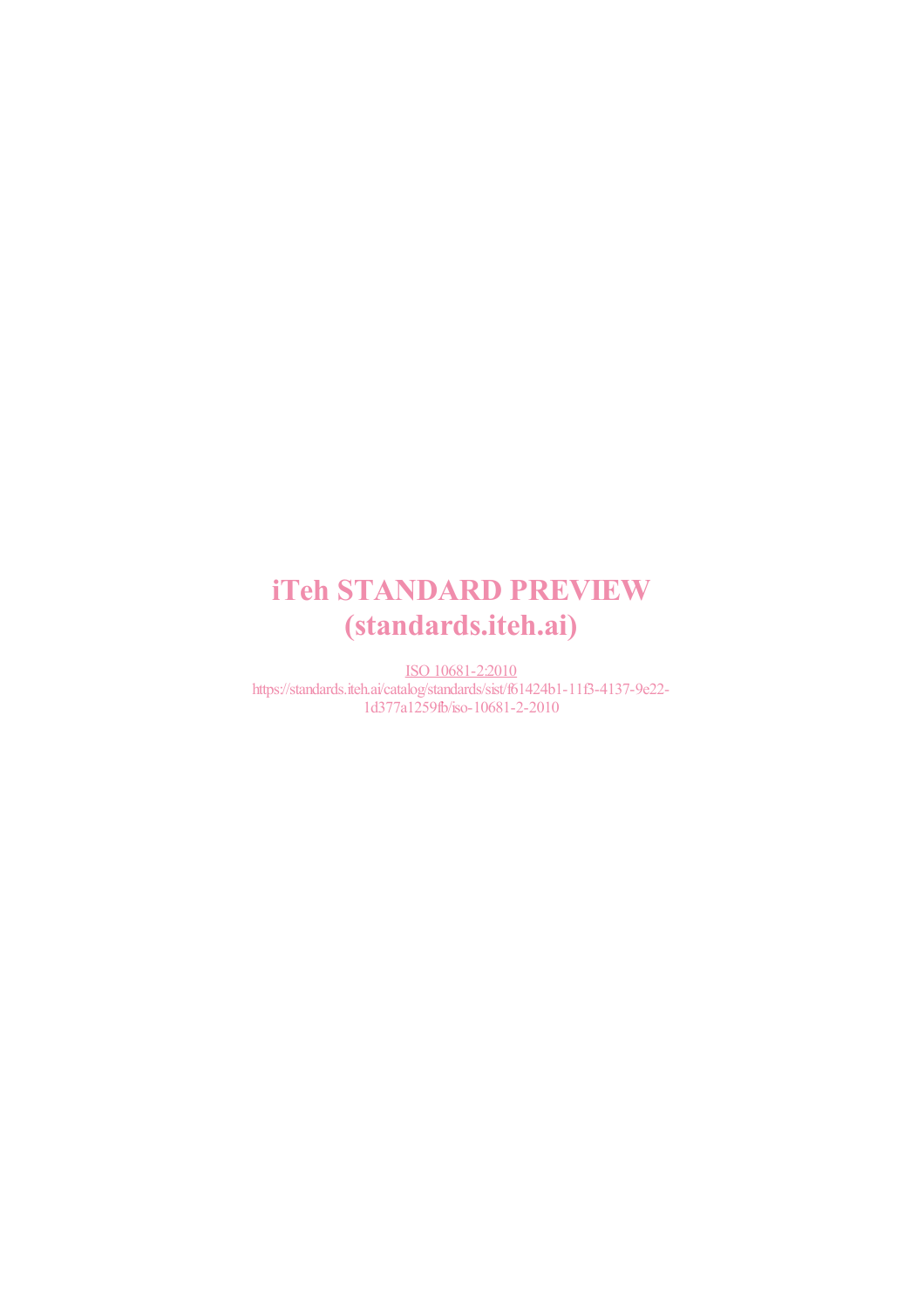## **Road vehicles — Communication on FlexRay —**

## Part 2: **Communication layer services**

#### **1 Scope**

This part of ISO 10681 specifies the requirements for a communication protocol tailored to meet the requirements of FlexRay-based vehicle network systems as specified in the FlexRay Communications Systems Protocol Specification. As the communication protocol combines the network layer and transport layer functionality (OSI layers 3 and 4), this part of ISO 10681 does not explicitly distinguish between these layer services.

The technical features of this communication protocol are as follows:

- transmit messages with known data length ARD PREVIEW
- $-$  transmit messages with unknown but finite data length:  $\mathbf{h}.\mathbf{ai})$
- additional acknowledgement with retry mechanism;<br>ISO 10681-2:2010 ISO 10681-2:
- routing data on the flystandards.iteh.ai/catalog/standards/sist/f61424b1-11f3-4137-9e22-1d377a1259fb/iso-10681-2-2010
- $-$  support of dynamic frame length.

#### **2 Normative references**

The following referenced documents are indispensable for the application of this document. For dated references, only the edition cited applies. For undated references, the latest edition of the referenced document (including any amendments) applies.

ISO/IEC 7498-1, *Information technology — Open Systems Interconnection — Basic Reference Model: The Basic Model*

ISO 7498-2, *Information processing systems — Open Systems Interconnection — Basic Reference Model — Part 2: Security Architecture*

ISO/IEC 7498-3, *Information technology — Open Systems Interconnection — Basic Reference Model: Naming and addressing*

ISO/IEC 7498-4, *Information processing systems — Open Systems Interconnection — Basic Reference Model — Part 4: Management framework*

ISO/IEC 10731, *Information technology — Open Systems Interconnection — Basic Reference Model — Conventions for the definition of OSI services*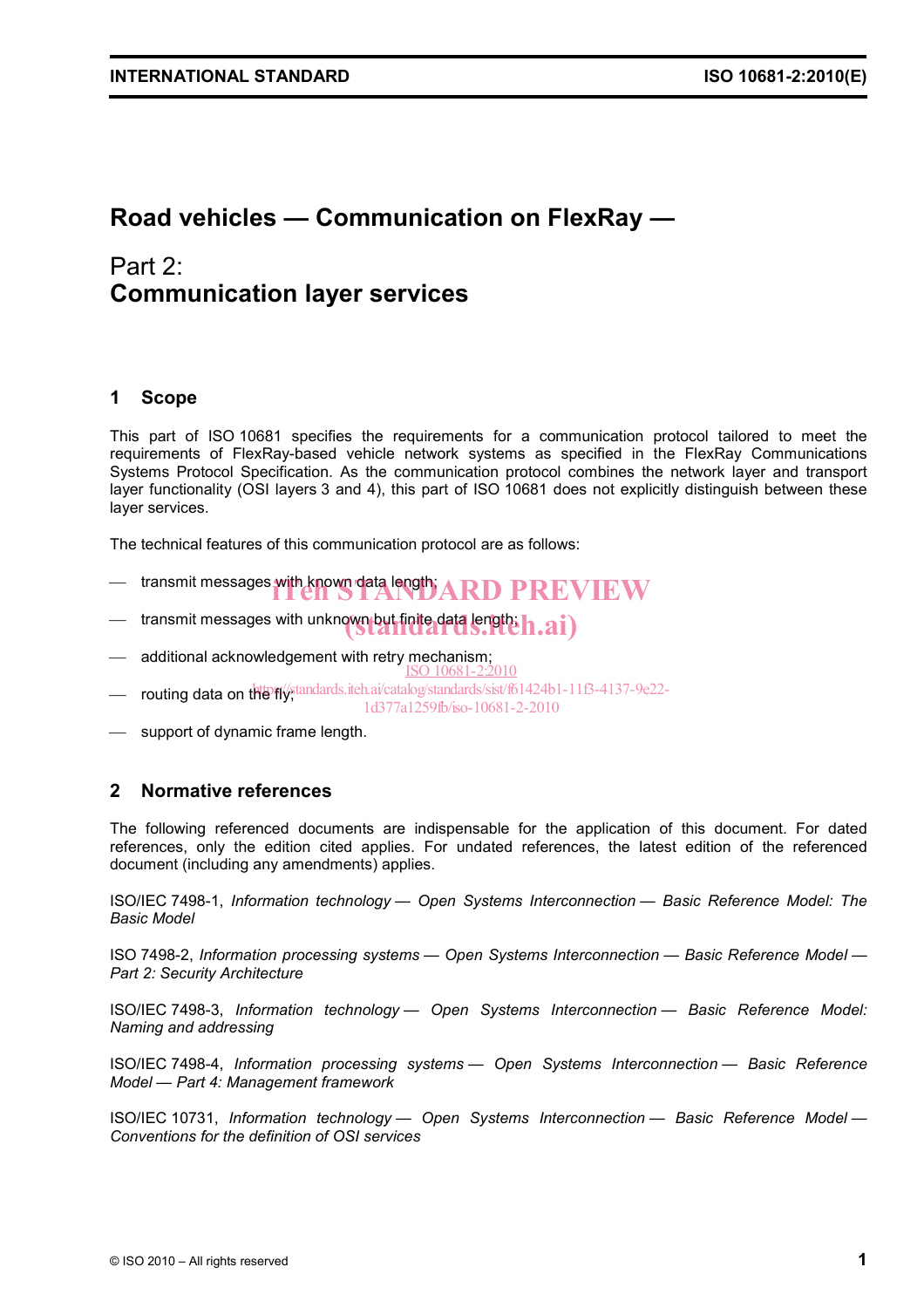## **3 Terms, definitions, symbols and abbreviated terms**

#### **3.1 Terms and definitions**

For the purposes of this document, the terms and definitions given in ISO/IEC 7498-1, ISO 7498-2, ISO/IEC 7498-3 and ISO/IEC 7498-4 and the following apply.

#### **3.1.1**

#### **communication layer**

#### **CL**

layer that includes the network layer (layer 3) and the transport layer (layer 4)

#### **3.1.2 protocol data unit PDU**

〈layered system〉 data unit that is specified in the protocol of a given layer

NOTE The protocol data unit contains user data of that layer and possible protocol control information. The protocol data unit of layer X is the service data unit of its lower layer  $(X - 1)$ .

## **3.1.3**

#### **service data unit SDU**

〈layered system〉 set of data that is sent by a user of the service in a given layer

NOTE It is transmitted to a peer service user with no semantic change.  $\bf REWEW$ 

#### **3.2 Abbreviated terms**

# (standards.iteh.ai)

For the purposes of this document, the following abbreviated terms apply.

|            | $15010001 - 22010$                                                                                                  |
|------------|---------------------------------------------------------------------------------------------------------------------|
| <b>ABT</b> | https://standards.iteh.ai/catalog/standards/sist/f61424b1-11f3-4137-9e22-<br>abort<br>1d377a1259fb/iso-10681-2-2010 |
| <b>ACK</b> | acknowledge                                                                                                         |
| BC         | bandwidth control                                                                                                   |
| <b>BfS</b> | buffer size                                                                                                         |
| BP         | byte position                                                                                                       |
| $C_{Al}$   | communication address information                                                                                   |
| $C_Ar$     | communication layer timing parameter A receiver                                                                     |
| $C$ As     | communication layer timing parameter A sender                                                                       |
| $C$ $Br$   | communication layer timing parameter B receiver                                                                     |
| $C$ $Bs$   | communication layer timing parameter B sender                                                                       |
| $C_{cr}$   | communication layer timing parameter C receiver                                                                     |
| $C_{S}$    | communication layer timing parameter C sender                                                                       |
| $C_C$      | communication type                                                                                                  |
| C_Data     | communication layer data transfer service name                                                                      |
| C_PCI      | communication protocol control information                                                                          |
| $C_S A$    | communication source address                                                                                        |
|            |                                                                                                                     |

C\_TA communication target address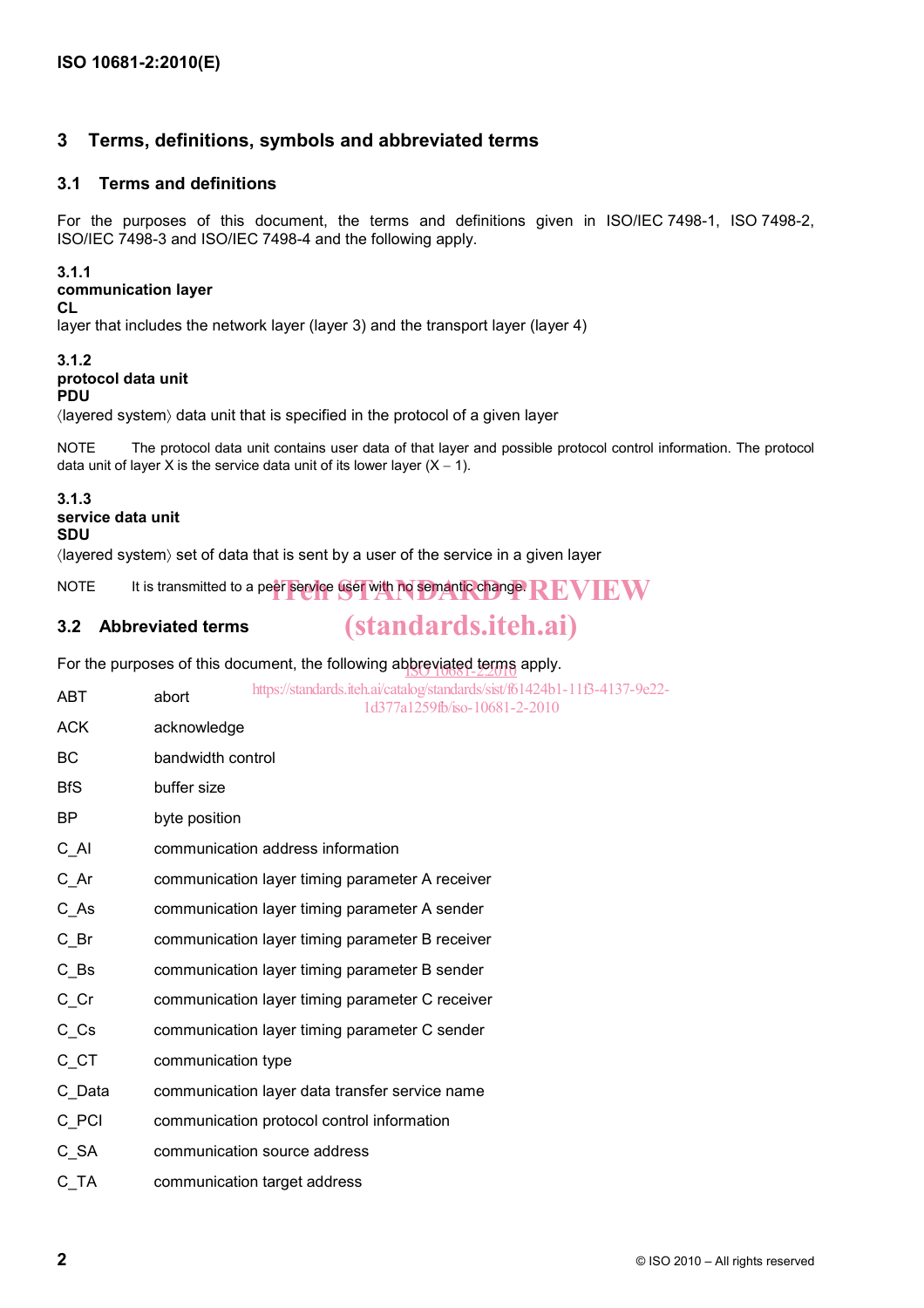| C_TAType     | communication target address type                                                                            |
|--------------|--------------------------------------------------------------------------------------------------------------|
| CF           | consecutive frame                                                                                            |
| <b>CL</b>    | communication layer                                                                                          |
| <b>COMM</b>  | communication                                                                                                |
| <b>CTS</b>   | continue to send                                                                                             |
| C_PDU        | communication layer protocol data unit                                                                       |
| C_SDU        | communication layer service data unit                                                                        |
| <b>DLL</b>   | data link layer                                                                                              |
| ECU          | electronic control unit                                                                                      |
| EOB          | end of block                                                                                                 |
| <b>FC</b>    | flow control                                                                                                 |
| <b>FIFO</b>  | first in first out                                                                                           |
| <b>FPL</b>   | frame payload length                                                                                         |
| FR.          | FlexRay                                                                                                      |
| FS           | flow status                                                                                                  |
| Ind          | indication <b>Teh STANDARD PREVIEW</b>                                                                       |
| LF           | <i>(standards.iteh.ai)</i><br>last frame                                                                     |
| L_PDU        | data link layer protocol data unit                                                                           |
| max          | ISO 10681-2:2010<br>maximum <sub>s://standards.iteh.ai/catalog/standards/sist/f61424b1-11f3-4137-9e22-</sub> |
| ML           | 1d377a1259fb/iso-10681-2-2010<br>message length                                                              |
| <b>MNPC</b>  | maximum numbers of PDUs per cycle                                                                            |
| N/A          | not applicable                                                                                               |
| N PDU        | network protocol data unit                                                                                   |
| <b>NUM</b>   | number                                                                                                       |
| <b>OVFLW</b> | overflow                                                                                                     |
| <b>PDU</b>   | protocol data unit                                                                                           |
| pLatestTx    | latest point of transmission                                                                                 |
| Reg          | request                                                                                                      |
| RET          | retry                                                                                                        |
| <b>RX</b>    | receive                                                                                                      |
| SCexp        | separation cycle exponent                                                                                    |
| SDU          | service data unit                                                                                            |
| <b>SN</b>    | sequence number                                                                                              |
| <b>STF</b>   | start frame                                                                                                  |
| <b>STFA</b>  | start frame acknowledged                                                                                     |
| STFU         | start frame unacknowledged                                                                                   |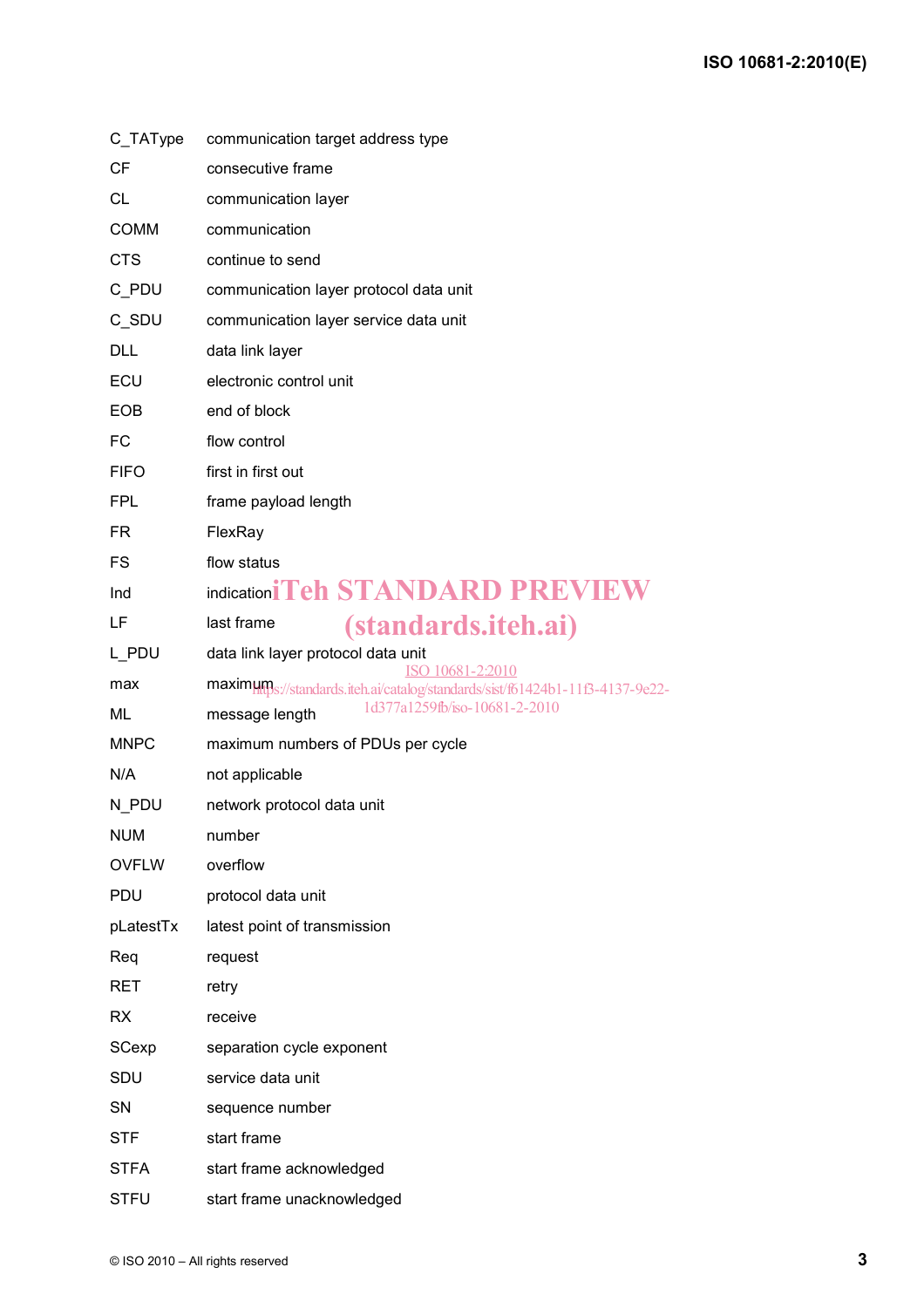- UNEXP unexpected
- UNUM unsigned numeric
- TX transmission
- WFT wait frame transmission
- WT wait

#### **3.3 Symbols**

- $Σ$  summation
- ≠ not equal

#### **4 Conventions**

ISO 10681 is based on the conventions discussed in the OSI Services Conventions (ISO/IEC 10731:1994) as they apply for diagnostic services.

#### **5 Communication layer overview**

#### **5.1 General**  iTeh STANDARD PREVIEW

This clause describes the overall functionality of the communication layer. This part of ISO 10681 specifies an<br>Unacknowledged and acknowledged communication layer protocol for the exchange of data with known or unacknowledged and acknowledged communication layer protocol for the exchange of data with known or unknown length between network nodes, e.g. from ECU to ECU, or between a diagnostic tester equipment and an ECU. If the data to be transferred do not fit into a single L\_PDU, a segmentation method is provided. https://standards.iteh.ai/catalog/standards/sist/f61424b1-11f3-4137-9e22-

In order to describe the function of the communication layer, services provided to upper layers and the internal operation of the communication layer have to be considered.

#### **5.2 Services provided by communication layer to upper layers**

The service interface defines a set of services that are needed to access the functions offered by the communication layer, i.e. transmission/reception of data and setting of protocol parameters.

Four types of services are defined.

a) Communication services

These services, of which the following are defined, enable the transfer of up to 64 kbytes of data.

1) C\_Data.request

This service is used to request the transfer of data. If necessary, the communication layer segments the data.

2) C\_Data\_STF.indication

This service is used to signal the beginning of a segmented message reception to the upper layer.

3) C\_Data.indication

This service is used to provide received data to the upper layer.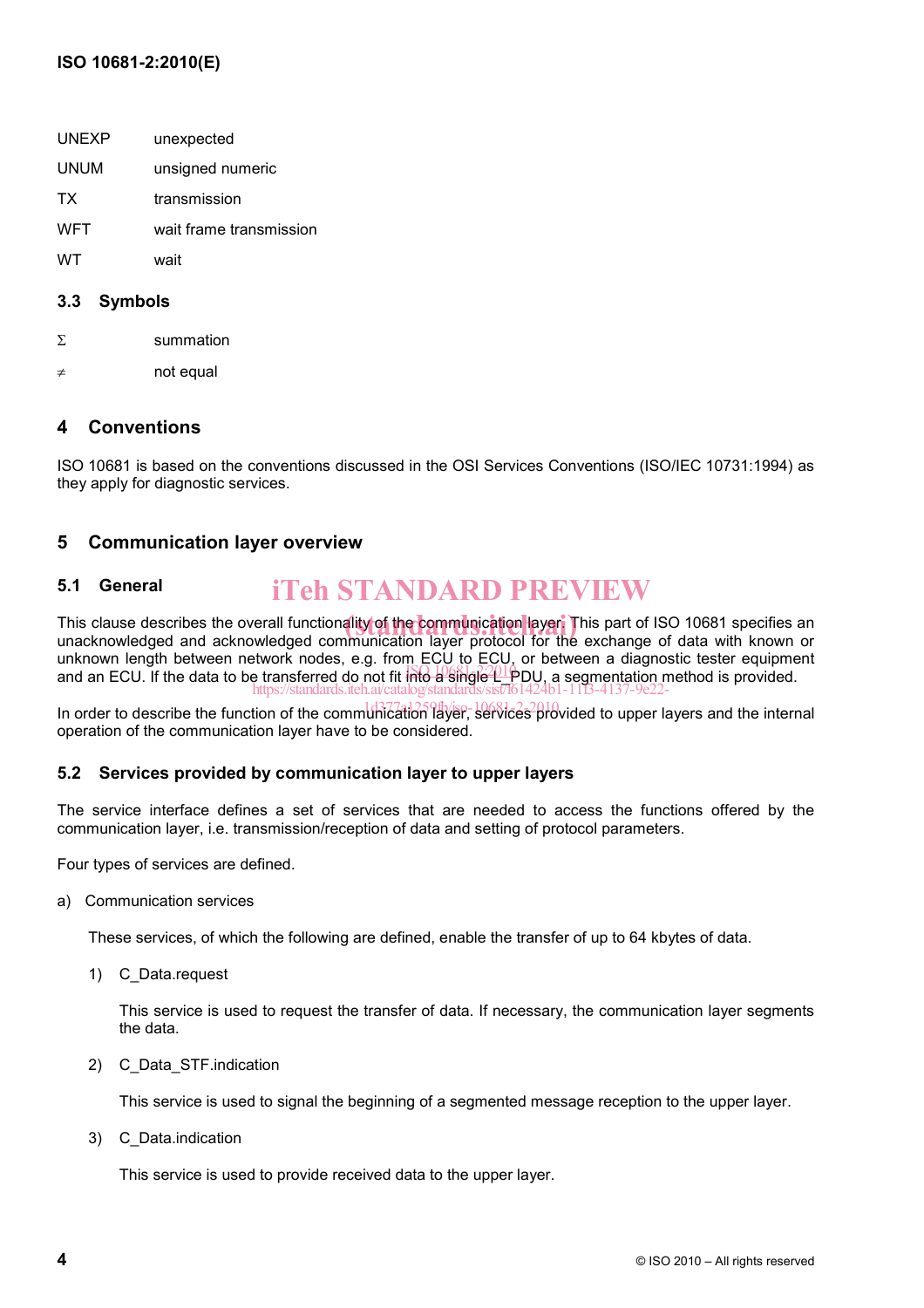4) C\_Data.confirm

This service confirms to the upper layer that the requested service has been carried out (successfully or not).

b) Protocol parameter setting services

These services, of which the following are defined, enable the dynamic setting of protocol parameters.

1) C\_ChangeParameter.request

This service is used to request the dynamic setting of specific internal parameters.

2) C\_ChangeParameter.confirm

This service confirms to the upper layer that the request to change a specific parameter has been carried out (successfully or not).

3) C\_GetParameter.request

This service is used to request the value of a communication layer parameter for a given connection.

4) C\_GetParameter.confirm

This service is used to return the value of a communication layer parameter for a given connection. iTeh STANDARD PREVIEW

c) Status services

# (standards.iteh.ai)

1) C\_GetStatus.request

ISO 10681-2:2010

This service<sub>r</sub>is used to request the status of a transfer of data (transmit/receive).

2) C\_GetStatus.confirm 1d377a1259fb/iso-10681-2-2010

This service confirms to the upper layer the status of the transfer of data (transmit/receive).

- d) Transmission control services
	- C\_Cancel.request

This service is used to request cancellation of an ongoing message transmission. This request can only be issued by the sender of a message, after the message transmission has been started via a C\_Data.request service primitive.

#### **5.3 Internal operation of communication layer**

#### **5.3.1 General**

The internal operation of the communication layer provides the following methods for segmentation, transmission with flow control, and reassembly:

- transmission of a message with a known message length;
- transmission of a message with an unknown but finite message length;
- $-$  acknowledgement of the transmission with a retry mechanism.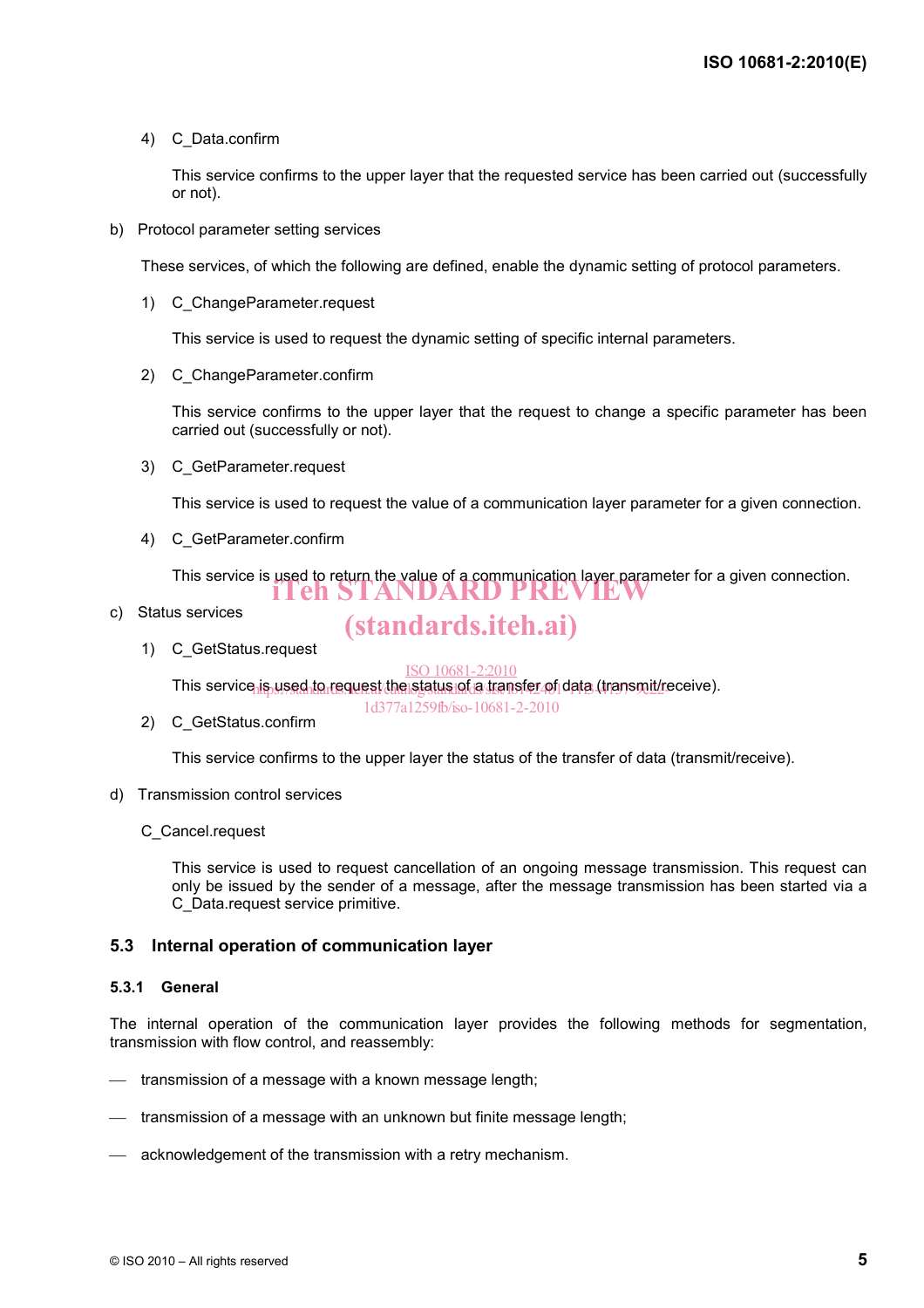The main purpose of the communication layer is to perform a transfer of a message that might or might not fit in a single FlexRay frame. Messages which do not fit into a single FlexRay frame are segmented into multiple parts, where each can be transmitted in a FlexRay frame.

#### **5.3.2 Rules**

The communication layer establishes certain rules for an ongoing transmission/reception, which are briefly described here for better understanding of the examples given in 5.3.3. For details on certain frames and their usage, see 7.4.

- Segmented messages are always concluded with a LastFrame. This frame might include the last bytes of the message if they did not fit completely into the previous ConsecutiveFrame.
- An acknowledged message transmission that is started with a StartFrame\_ACK is always concluded by the receiver with a FlowControl ACK after the reception of the last frame of the message, which can either be a single StartFrame or a LastFrame (in the case of a multiframe transmission).
- The request to acknowledge the reception of a block of ConsecutiveFrames via the ConsecutiveFrame EOB shall always be confirmed by the receiver with a FlowControl frame which indicates the status of the reception (CTS, WAIT, etc.).
- In the case of an unknown message length transmission, the upper layer of the sender either asynchronously or synchronously provides data during the ongoing message transmission via the C\_Data.request service primitive.
- IN the case of a known message length transmission where the amount of data fits into a single STF and is completely available for transmission, a LastFrame will not be transmitted.<br>
Standards.iten.ai
- Functional requests are transmitted as unsegmented and unacknowledged messages. Any other format will be ignored by the communication layer (no error will be communicated). https://standards.iteh.ai/catalog/standards/sist/f61424b1-11f3-4137-9e22-
- $-$  If an STFU payload length is greater than the possible payload in an STFU, then the frame shall be ignored by the receiver.

#### **5.3.3 Message sequence charts**

All examples given assume a communication between the sender and the receiver on a single subnet, not taking into account communication over gateways.

Figure 1 shows an example of an unsegmented unacknowledged message transmission with a known message length.



**Figure 1 — Example of unsegmented unacknowledged message (known message length)**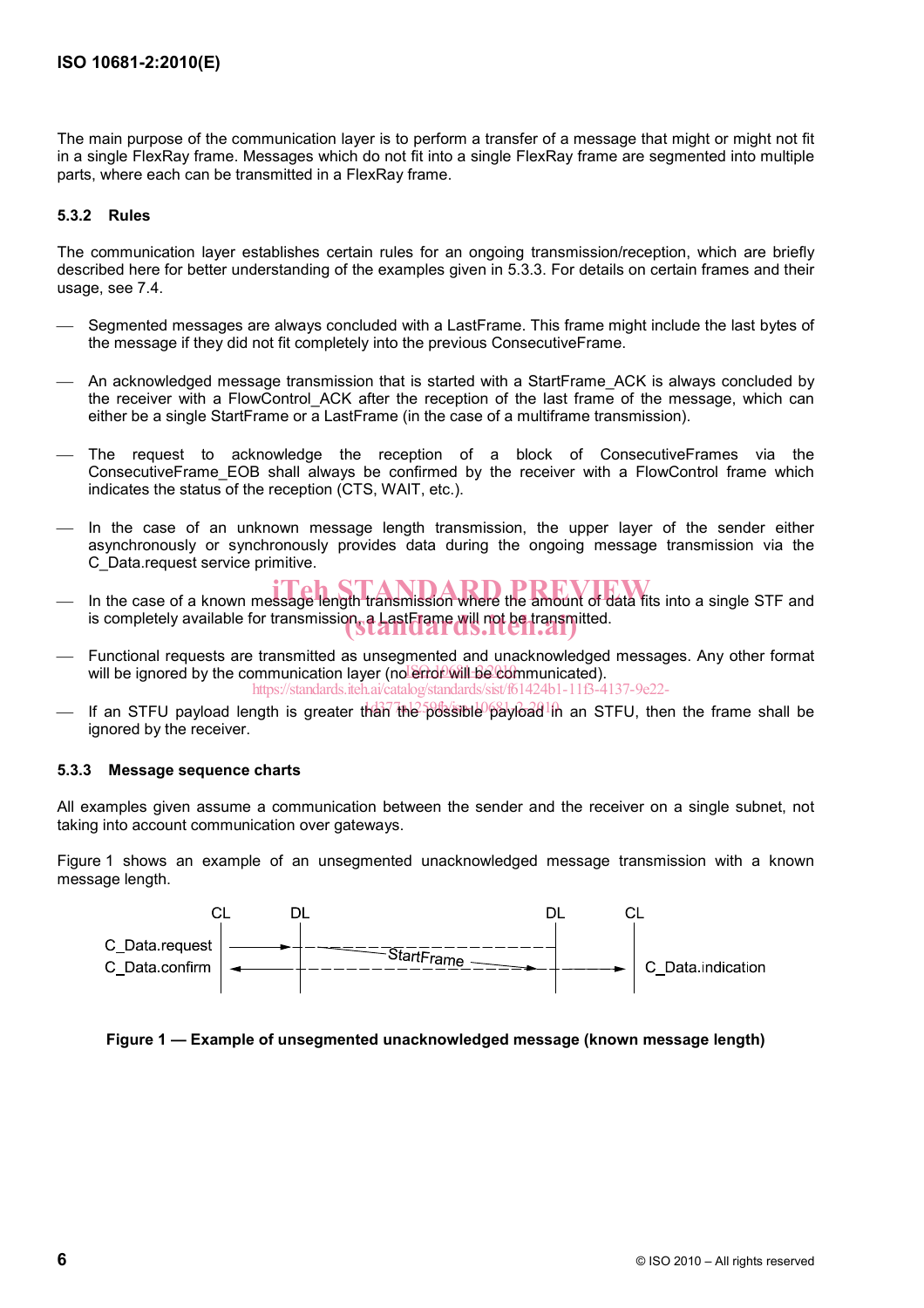Figure 2 shows an example of an unsegmented acknowledged message transmission with a known message length.



**Figure 2 — Example of unsegmented acknowledged message (known message length)** 

Figure 3 shows an example of a segmented unacknowledged message transmission with a known message length.



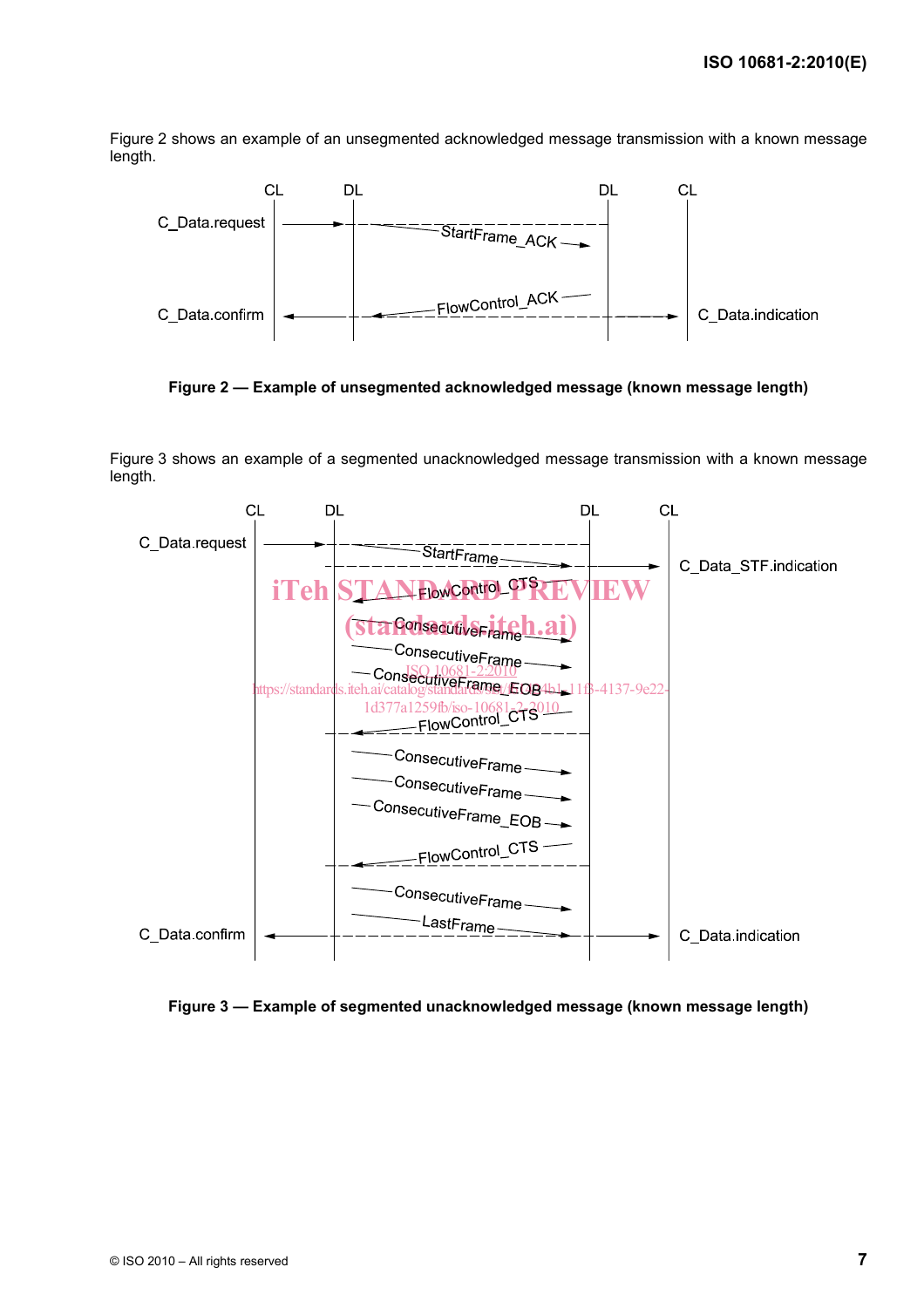



**Figure 4 — Example of segmented acknowledged message (known message length)**